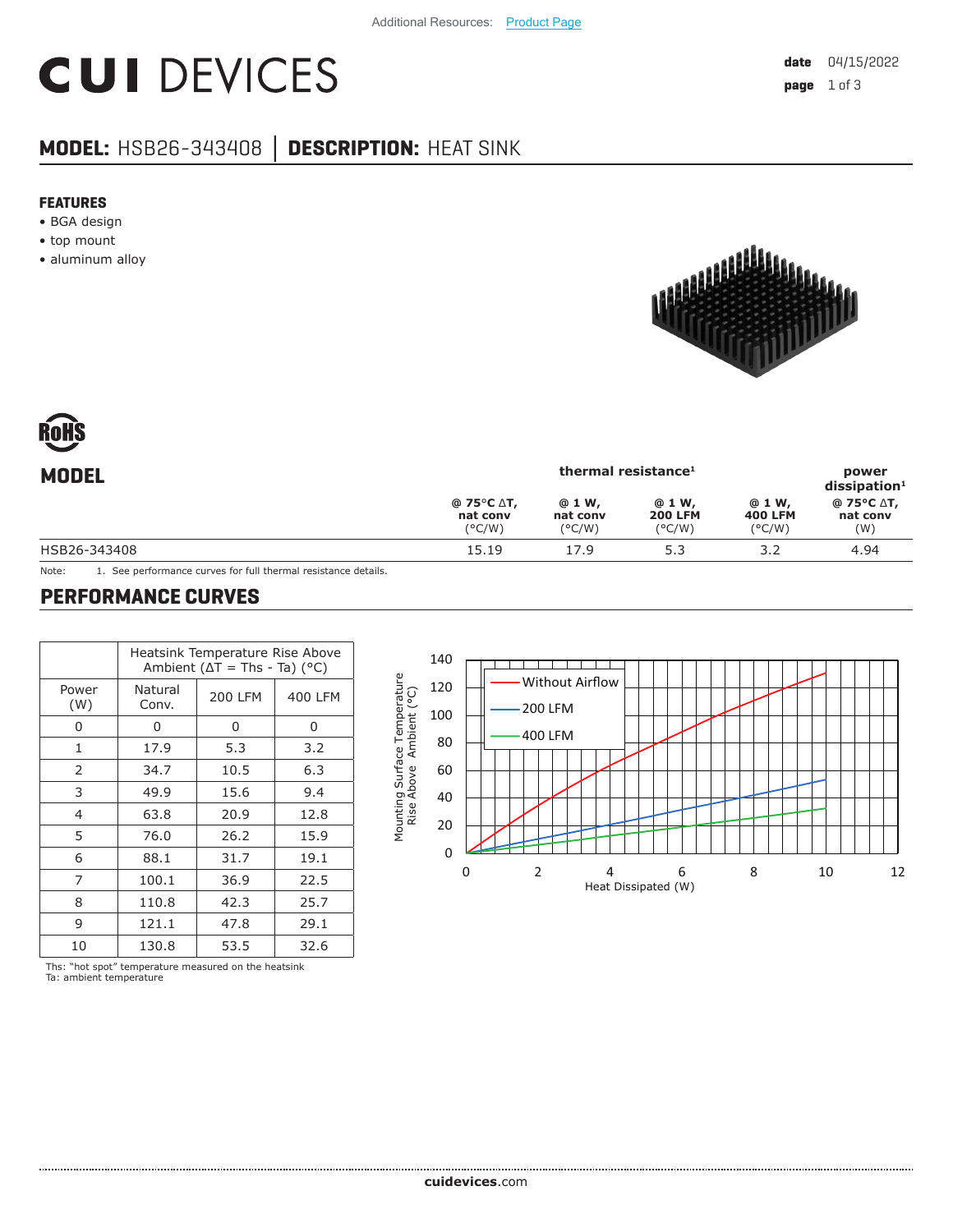#### **MECHANICAL DRAWING**

units: mm tolerance:  $\pm 0.5$  mm

| MATFRIAI      | AL 6063-T5     |
|---------------|----------------|
| <b>FINISH</b> | black anodized |
| WEIGHT        | 15.6q          |